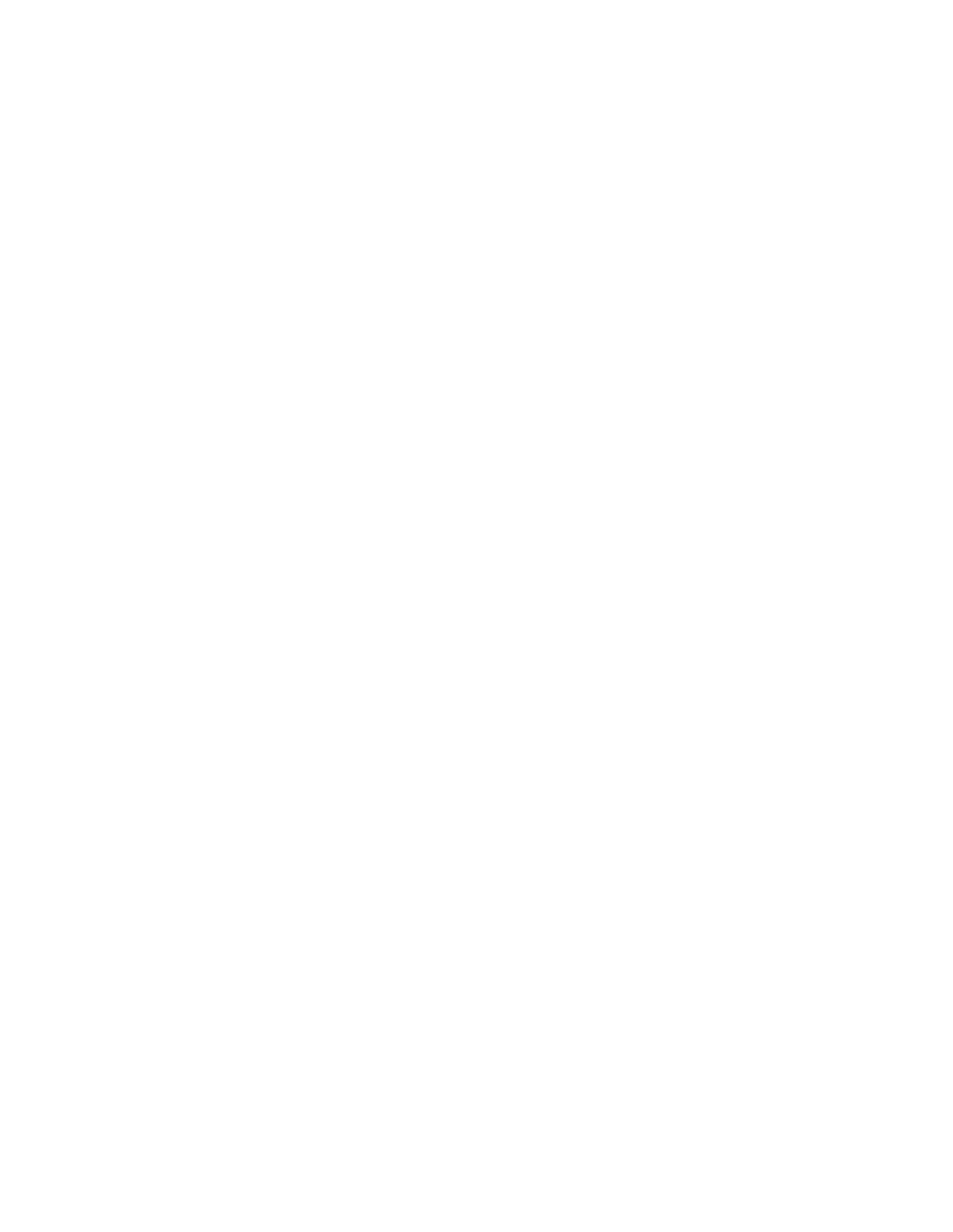### **Message from the Minister, the Chair, and the CEO**

Nova Scotia does business in a global economy where industries are changing, technology is evolving, sectors are developing, and trading patterns are shifting.

We know that amid this change Nova Scotia's economic growth depends on more trade and more investment. That is why NSBI's work in its core business areas trade development, investment attraction, business financing, and venture capital is important for the province as a whole.

NSBI's ability to provide value to our private sector clients and contribute to the economic growth of Nova Scotia continues to be rooted in driving net new activity to the province by emphasizing new foreign direct investment (FDI) and maximizing international trade opportunities.

In 2013–2014, the province, NSBI, Nova Scotia Community College, universities, and IBM worked together to grow IBM's business here. Workers in Halifax and in Sydney are now employed with IBM, and our graduates will have more access to the benefits of partnership with this company. The academic partners and IBM are developing new curricula, gearing up new R&D projects, and putting new technology investment from IBM into our post-secondary institutions.

NSBI's clients, like IBM, are doing export-intensive, highly productive work that creates opportunities for supplier development through strategic partnerships and joint ventures with local companies.

NSBI's 2014–2015 business plan supports the creation of a competitive economic environment focused on sector development and business growth in Nova Scotia.

To achieve this, NSBI will continue to be driven by the following five key strategic pillars, which are defined in this business plan:

- 1. Results and Impact
- 2. Clients Success
- 3. People
- 4. Operational Effectiveness
- 5. Engagement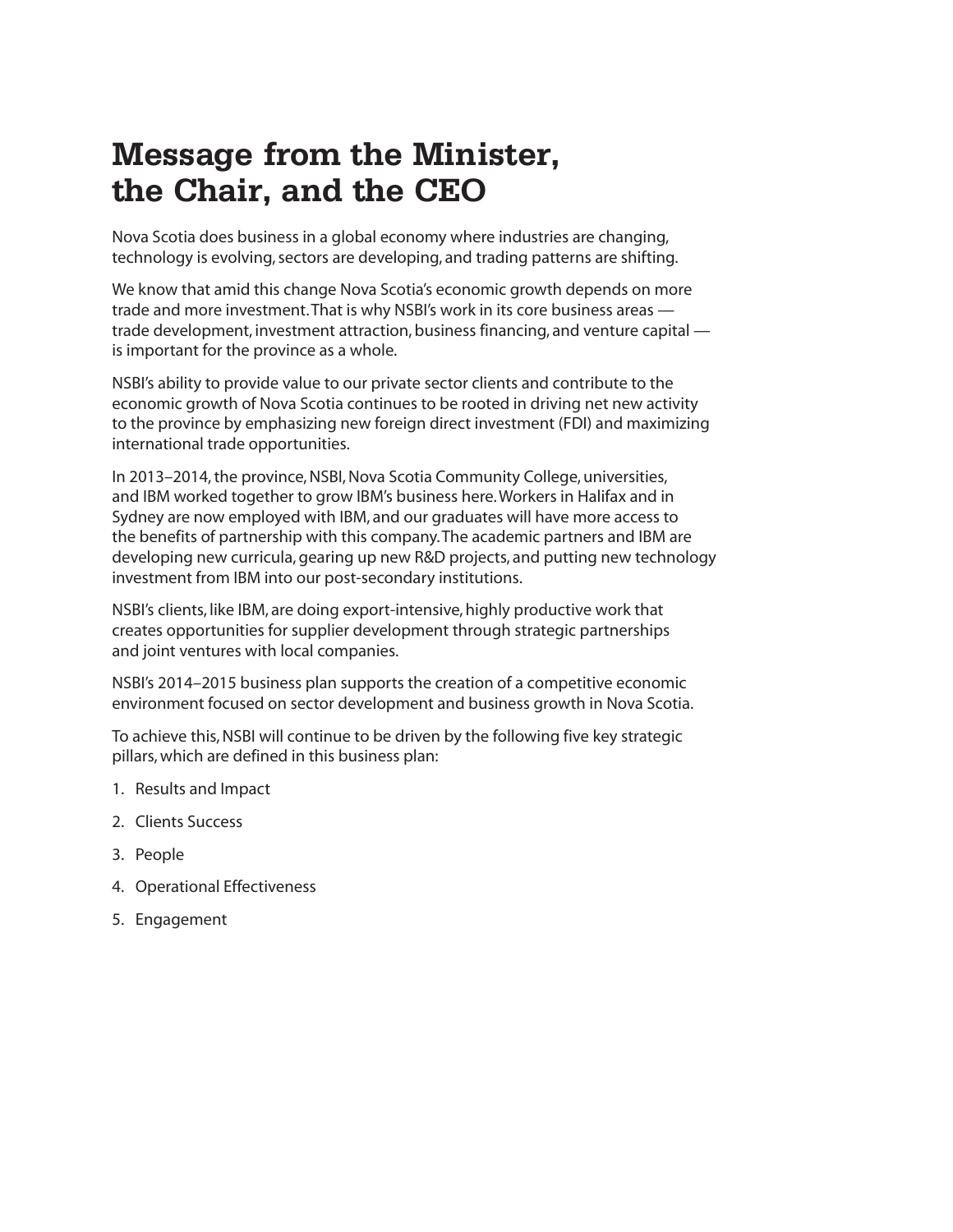In collaboration with our partners, NSBI continues to work directly with businesses to help them compete successfully at home and around the world and support sustainable economic growth in Nova Scotia.

Sincerely,

The Hon. Michel P. Samson Minister of Economic and Rural Development and Tourism

Janice Stairs Chair of the Board, Nova Scotia Business Inc.

Ron Smith Interim CEO, Nova Scotia Business Inc.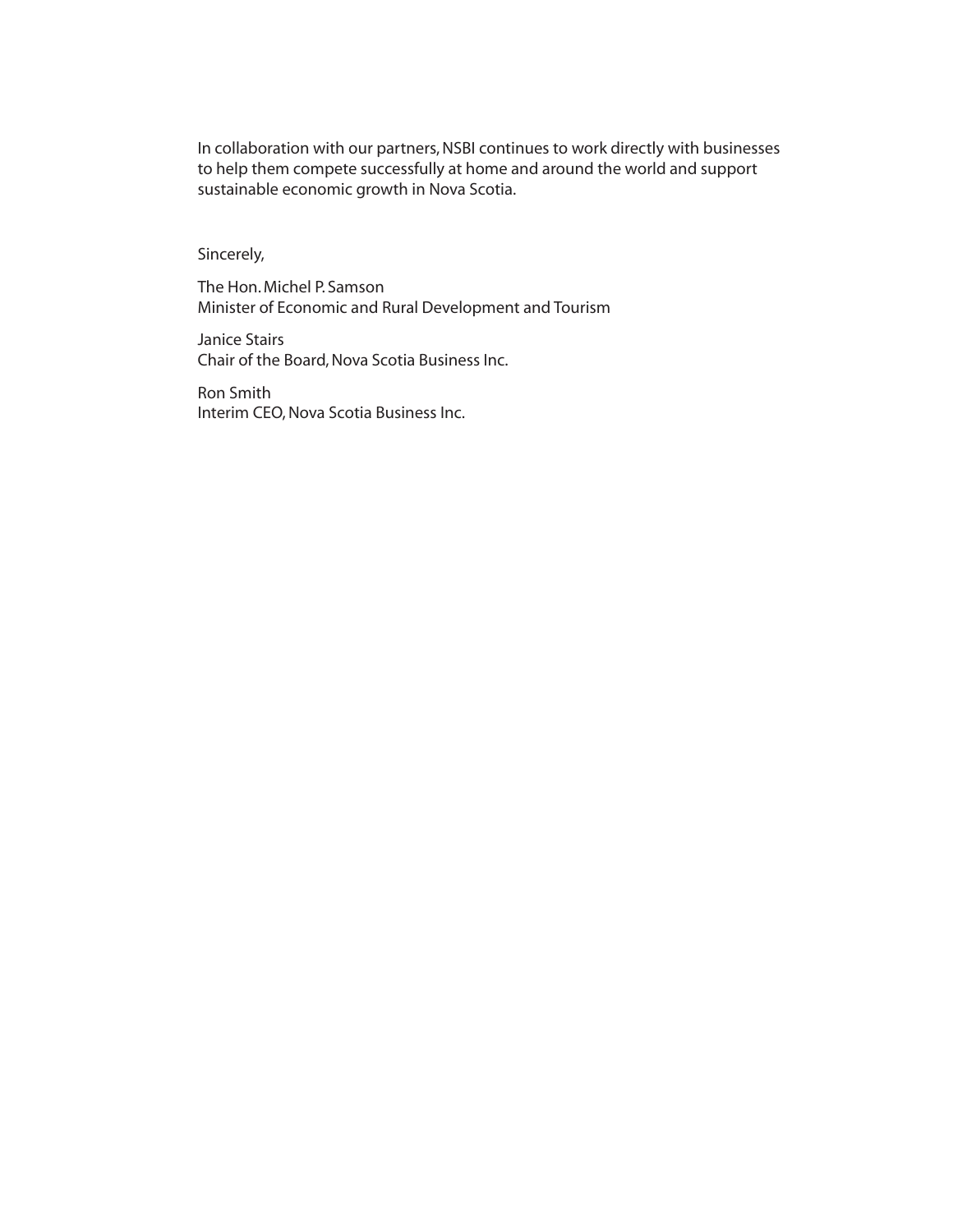### **Mission**

*Through business development, NSBI drives a strong, prosperous, and globally competitive Nova Scotia.*

### **Vision**

#### **To proactively deliver business development solutions that drive value to our clients and contribute to the economic growth of Nova Scotia.**

NSBI will focus its resources to ensure that Nova Scotia companies are competitive on a national and international stage and are able to expand into new markets and that Nova Scotia is competitive as a jurisdiction in which to do business.

### **Values**

**Professionalism –** We conduct ourselves in accordance with the highest standards.

**Excellence –** We strive to achieve and deliver the highest quality in everything we do.

**Accountability –** We establish specific goals and are transparent.

**Creativity –** We are adaptable and seek to be innovative.

### **Mandate**

Created in 2001, NSBI is the lead business development agency for the Province of Nova Scotia. In conjunction with various partners, NSBI brings Nova Scotia businesses to the world and attracts global investment to Nova Scotia.

The Nova Scotia Business Incorporated Act requires the corporation to fulfill the following:

The object of the Corporation is to promote economic development in the Province through

- (a) business development, retention and expansion,
- (b) the establishment of new businesses in the Province, and
- (c) trade development and expansion,

in accordance with strategic directions established by the Department and the strategic plan of the Corporation. 2000, c. 30, s. 15.

As such, NSBI works with the Departments of Economic and Rural Development and Tourism (ERDT), Labour and Advanced Education, and other partners to provide programs and services that support businesses — large and small — across the province.

To deliver on our mandate, NSBI, working with our partners, is committed to

- working with businesses in Nova Scotia to showcase their products and services in a global marketplace and to increase export activity
- supporting the growth and development of sectors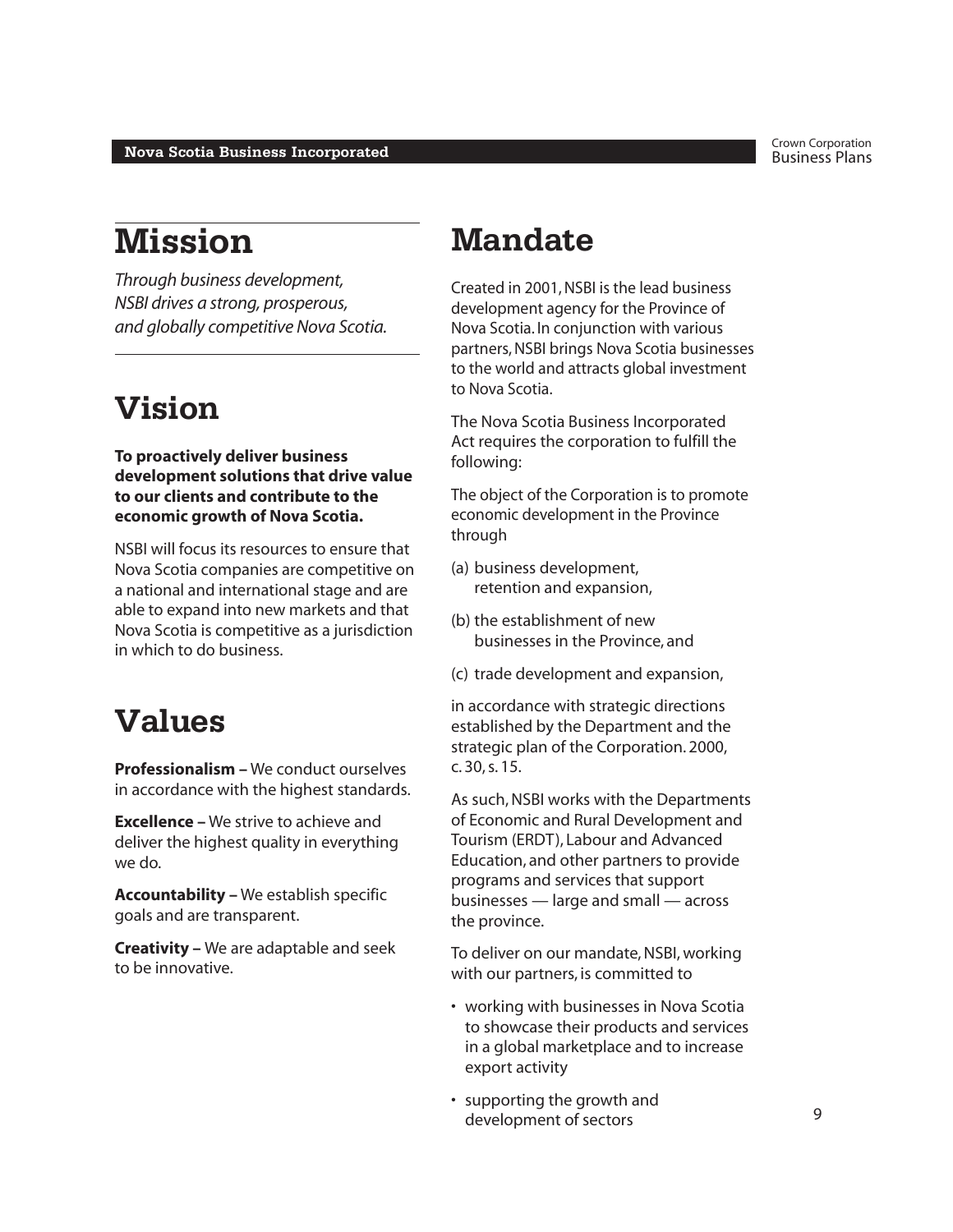- supporting the creation of employment for Nova Scotia's highly skilled workforce, youth, and immigrants
- helping regions prepare themselves to support the growth of their local companies and attract the right type of investments
- assisting Nova Scotia businesses in becoming more productive, innovative, competitive, and profitable
- proactively targeting companies that fit with Nova Scotia's value proposition, and leveraging all available tools to support these companies in locating in Nova Scotia
- being the first point of contact for export-oriented commercial entities requiring business financing for retention and expansion

### **Core Business Areas**

NSBI's core client-facing business functions (Investment Attraction, Trade Development, Venture Capital, and Business Financing) are proactively focused on business development. These divisions work in concert with corporate-wide teams which include Corporate Strategy and Intelligence, Marketing and Communications, Human Resources, Corporate Services, and Corporate Office — to achieve NSBI's goal of bringing Nova Scotia businesses to the world and attracting global investment to Nova Scotia.

#### **Investment Attraction**

The NSBI Investment Attraction team comprises sector-focused business

development professionals who work to attract sustainable, export-oriented, valueadded business investment to the province.

Using a proactive approach, these business development professionals promote the competitive advantages of doing business in Nova Scotia on the global stage. The team targets companies in specific sub-sectors and markets that fit with the province's unique strengths, and differentiators, which together make up Nova Scotia's value proposition. The approach is about seeking mutually beneficial relationships with companies that can operate profitably in Nova Scotia, and Nova Scotia can realize the benefits of good corporate citizens, new investment, and increased payroll.

The Investment Attraction team leverages other relevant provincial and federal economic development offerings to deliver the ideal client solution and to remain competitive with other jurisdictions. They work directly with federal, provincial, and municipal government partners to attract inward investment to Nova Scotia. NSBI's Investment Attraction team acts as the project lead and the point of contact for potential investors.

For Nova Scotia to be competitive in the global pursuit of investment, incentives are offered to potential investors to enhance the business case of operating in Nova Scotia. One such incentive is the payroll rebate, a performance-based incentive offered to eligible companies expanding in, or locating to, Nova Scotia (see Appendix 1).

#### **Trade Development**

NSBI's trade development team focuses on helping Nova Scotia companies be more competitive globally. Organized by sector, with geographic sub-specialties,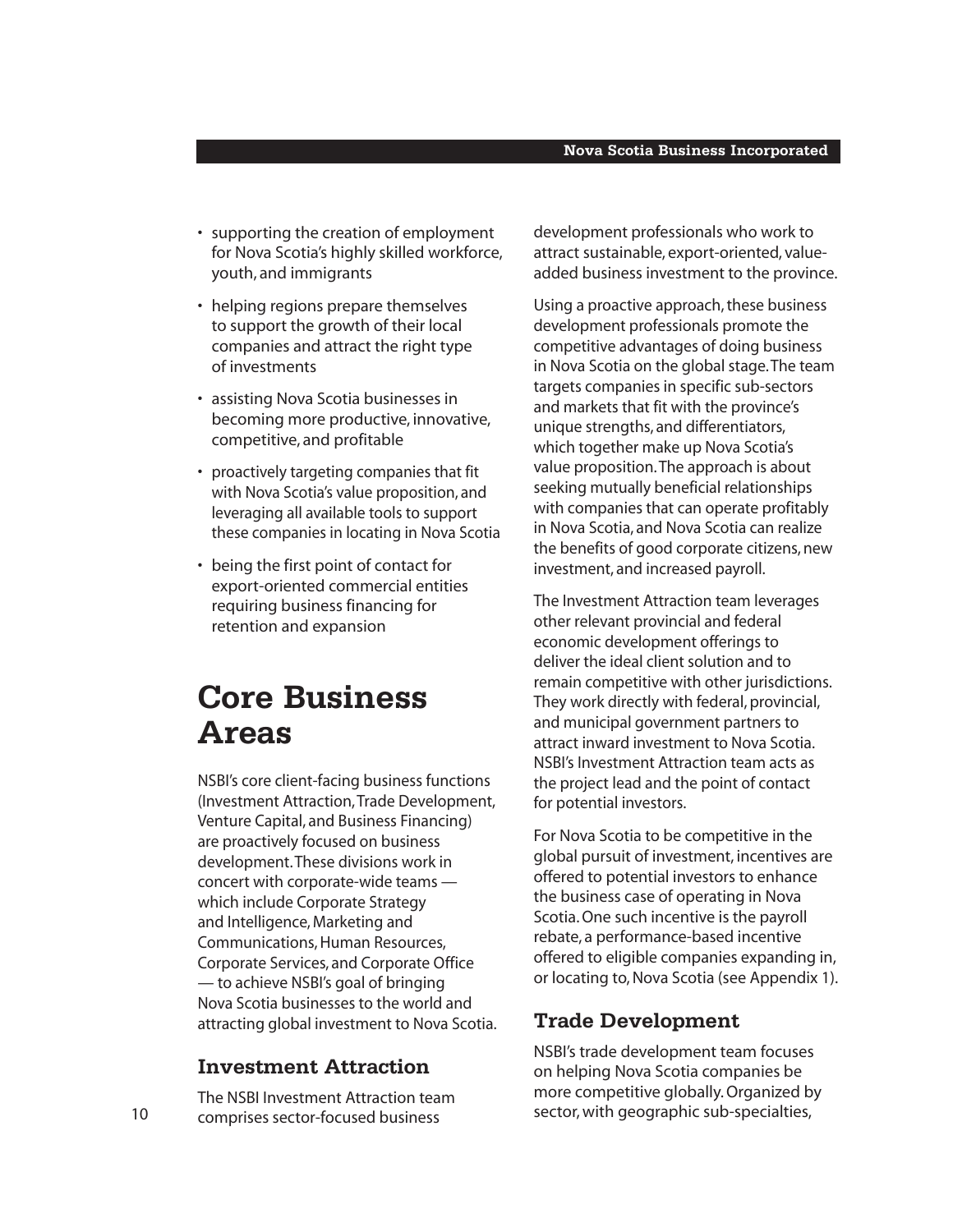the trade development team works with businesses, universities, and other institutions throughout the province that have exportable products, services, or technologies, or a need for sourcing external capital or inputs.

Partnering with provincial and federal government departments, agencies, and industry associations, NSBI's trade development team are experts at taking companies, universities, and other institutions to global markets to meet with potential buyers, partners, or suppliers. This work is done primarily by leading delegations on international trade missions or to trade shows, and through providing assistance through NSBI's Export Prospector program or the provincial government programs we administer, such as the Go-Ahead program and the new Global Business Accelerator program.

Equally important is the role that our trade team plays in working with companies across the province to help them become better prepared to trade internationally. Our trade development executives work with companies of all sizes, and at all stages of the international business development journey, on items such as product development/ adaptation for specific markets, pricing, packaging, required certifications, market entry strategies, and with the assistance of our Trade Market Intelligence (TMI) service, market diversification strategies and targeting. Particularly important is the work that NSBI does with companies that are new to international trade, as we aim to increase the number of businesses in the province that are trading outside our borders and to create more prosperity in all regions of our province.

#### **Venture Capital**

NSBI venture capital actively invests in companies that have a sustainable competitive advantage, truly disruptive technology, strong management, and measurable sales based on high-growth revenue models. The venture capital team provides capital, strategic direction, and advice to help promising Nova Scotia companies achieve their full potential and provide a return on investment. NSBI's venture capital practice is a complement to Innovacorp investments and offers a continuum of investment for innovative companies that have demonstrated potential for further growth.

NSBI's venture capital group currently manages over \$58 million in allocated capital across 12 companies. The NSBI venture capital fund provides investments from \$1 million to \$15 million with coinvestors to help companies throughout the province further business growth, product development, and market expansion. NSBI's venture capital's strategic investment focus is in mid- to late-stage firms in technology-heavy industries.

#### **Business Financing**

The NSBI Business Financing group uses its knowledge of local industries and financing options to assist Nova Scotia companies in accessing capital required to meet their growth potential. The group accomplishes this goal by providing facilitation services, incentives, and direct access to capital to assist clients focused on export, competitiveness, productivity, growth, and expansion. Direct access solutions may include loans, guarantees, and trade-related financing. Incentives are provided through payroll rebates (see Appendix 1) to companies in Nova Scotia.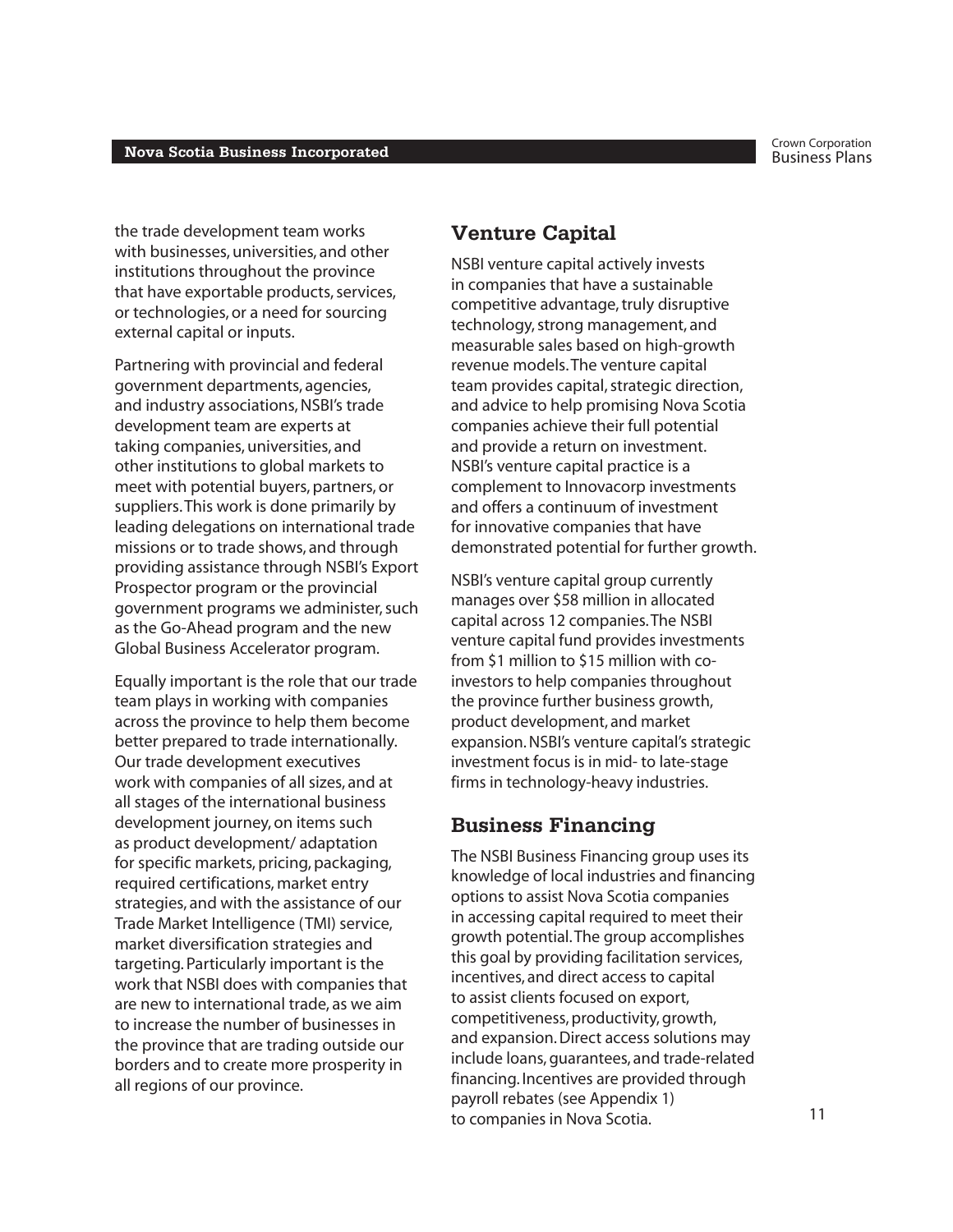NSBI financing is designed to supplement other financing options available in the marketplace that might not fully meet the needs of companies. Trade financing helps Nova Scotia companies deliver on international trade-related opportunities. Payroll rebates offered by business financing are used to incent incremental growth of Nova Scotia–owned companies and to maintain and support companies in priority sectors.

### **Planning Context**

#### **Global Economic Environment**

Nova Scotia is a small economy, and its economic performance is strongly influenced by others. Forecasts suggest that world-wide economic growth is expected to be higher in 2014. Economic recovery has taken a firmer hold in Nova Scotia's traditional markets of the United States and Europe. Both the Canadian and Nova Scotian economies are expected to have stronger growth in 2014 than 2013. Export growth will be aided by recovery in American demand and depreciation of the Canadian dollar. The lower Canadian dollar makes Nova Scotia more attractive in terms of travel and locating business activity here.

Within the government planning context, the release of the Nova Scotia Commission on Building Our New Economy (Ivany Commission) and the independent review of provincial economic development assistance programs, and the government's response, will impact economic development in Nova Scotia. At the time of writing, the full implication of what this means for Nova Scotia Business Inc. is not known. As a result, this business plan is

based on the status quo, which may change as more information becomes available.

### **Strategic Goals and Objectives**

NSBI's ability to deliver value to its clients and contribute to the economic growth of Nova Scotia continues to be rooted in driving net new activity in the province. We will achieve this by attracting new foreign direct investment (FDI), helping Nova Scotia companies export, and providing loans and venture capital to companies positioned for growth in our province. In order for NSBI to deliver on its mandate and achieve its strategic goals, we continue to focus on the following five key strategic pillars: Results and Impact, Clients Success, People, Operational Effectiveness, and Engagement.

For 2014–2015, NSBI has outlined the following objectives under each pillar, which enable us to deliver on our strategic goals.

#### **Results and Impact**

Through our core business areas, NSBI continues to focus on driving net new activity by strategically identifying and targeting opportunities to attract new, and expand existing, companies and sectors. Using a scorecard, NSBI measures the effectiveness and success of our core business units in creating net new activity. Each unit's goals can be found below, and a detailed chart can be found later in the document.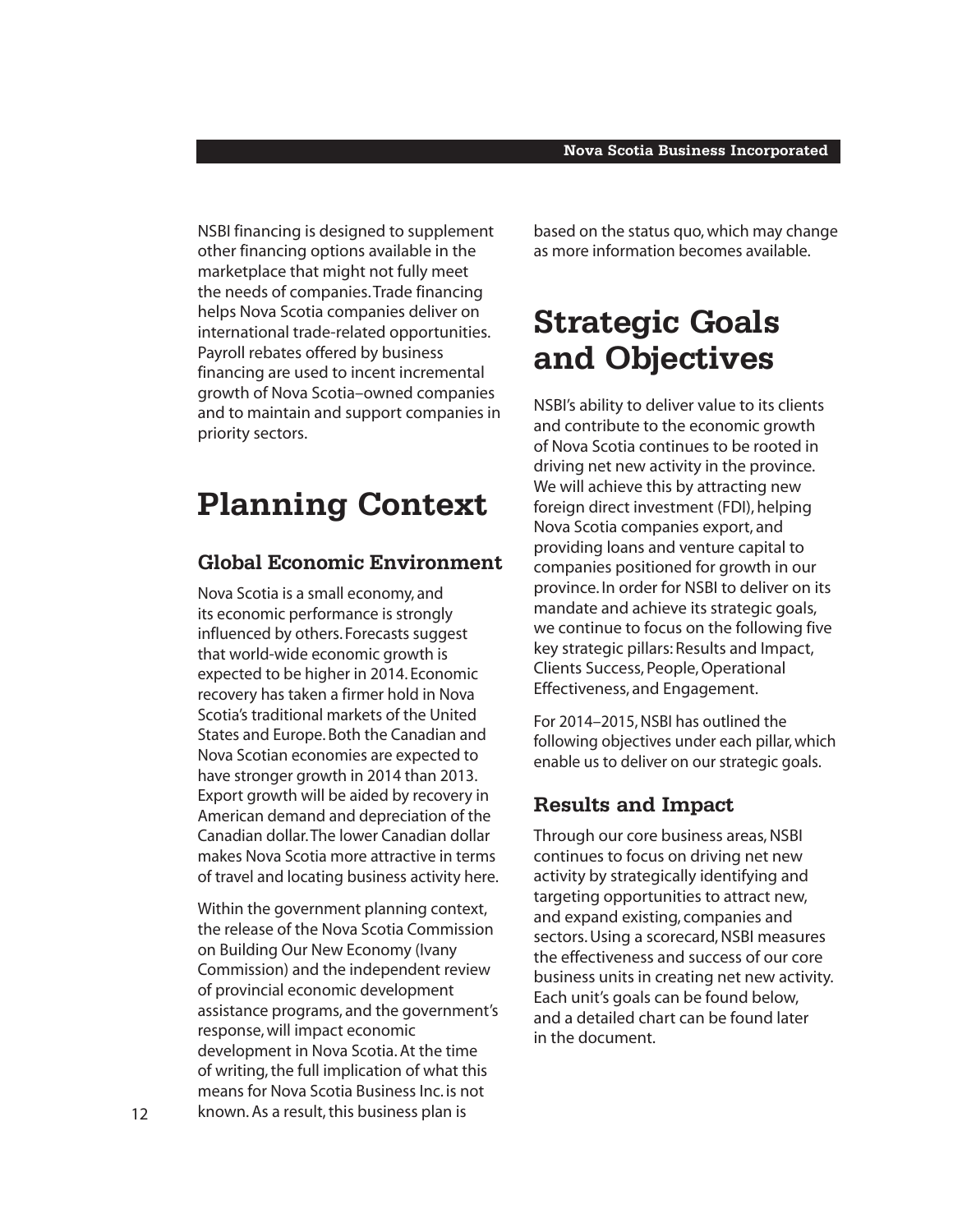#### **Investment Attraction**

| <b>Outcome</b>                                                           | <b>Measure</b>                                                                                | <b>2014-15 Targets</b> |
|--------------------------------------------------------------------------|-----------------------------------------------------------------------------------------------|------------------------|
| Client investment in Nova Scotia<br>(net new investment to the province) | # of projects completed by Investment Attraction clients                                      | 12                     |
| Economic benefit to Nova Scotia<br>(payroll)                             | Average gross salary of new jobs forecasted to be created<br>by Investment Attraction clients | \$45,000               |
| Fiscally prudent incentive                                               | Ratio of expected tax revenue to expected payroll generation                                  | 30% or greater         |

#### **Trade Development**

| <b>Outcome</b>                            | <b>Measure</b>                                                                    | <b>2014–15 Targets</b> |
|-------------------------------------------|-----------------------------------------------------------------------------------|------------------------|
| New exporters in Nova Scotia              | # of new clients reporting their first export sale                                | 20                     |
| Market penetration and<br>diversification | # of clients introduced to new markets or further advanced<br>in existing markets | 375 clients            |
| Increased export sales                    | Client-reported actual and forecasted export sales                                | \$300 million          |

#### **Venture Capital**

| <b>Outcome</b>                                   | Measure                                                        | <b>2014-15 Targets</b> |
|--------------------------------------------------|----------------------------------------------------------------|------------------------|
| Incremental equity investment                    | # of Venture Capital projects authorized                       |                        |
| Positive portfolio investment growth             | Year over year portfolio valuation growth                      | $1\%$                  |
| Positive return on investment to<br>the province | # of new external strategic partnerships into NSBI's portfolio |                        |

### **Business Financing**

| <b>Outcome</b>                                                         | <b>Measure</b>                                                                             | <b>2014-15 Targets</b> |
|------------------------------------------------------------------------|--------------------------------------------------------------------------------------------|------------------------|
|                                                                        |                                                                                            |                        |
| Incremental value investment<br>projects                               | # of Business Financing projects authorized and material facilitation<br>services provided | 15                     |
| Assistance with access to capital                                      | # of clients served through the NSBI Business Financing referral process                   | 175                    |
| Partner for financing solutions                                        | Leverage of partner/client: NSBI ratio                                                     | Ratio of 0.5 to 1.0    |
| Net economic benefit to Nova Scotia<br>(loan interest and tax revenue) | Ratio of net economic benefit to province vs. write offs                                   | TBD                    |
|                                                                        |                                                                                            |                        |

In addition to the core business unit goals that are measured in the scorecard, NSBI will also deliver against other objectives

that support the Results and Impact pillar and allow us to fulfill our mandate.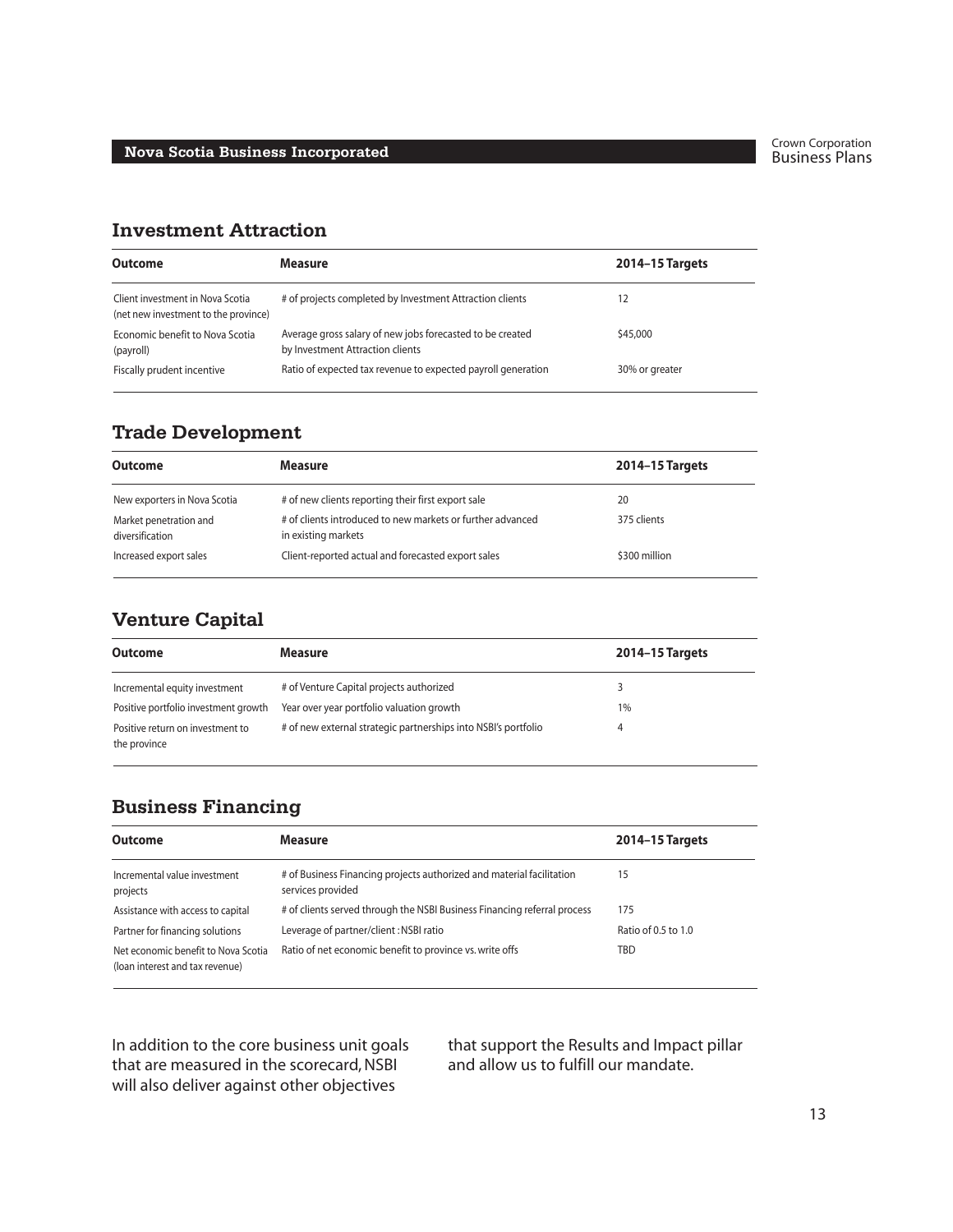For 2014–2015, NSBI will focus on the following key areas:

- Review and enhance NSBI's incentives and financing tools to ensure that they effectively support developing sectors such as clean technology, life science, and oceans technology.
- Implement NSBI's investment readiness initiative with community partners to better define Nova Scotia's strategic assets, enhance the provincial value proposition, and identify potential investment and expansion targets in rural Nova Scotia.
- Deliver export-focused training to Nova Scotia companies and institutions that want to increase their knowledge of how to conduct business internationally through the Forum for International Trade Training (FITT) courses.
- Support the creation of regional labour market profiles by working with municipal and provincial government partners. These profiles will be used by international businesses considering a location in Nova Scotia and domestic companies to determine how Nova Scotia's talented workforce can support their future growth.
- Review and enhance NSBI's incentives and financing tools to ensure that they effectively support small and mediumsized businesses. For example, see Appendix 2: Management Development and Support Program.

#### **Client Success**

To NSBI, client success means delivering the most effective client solutions that enable the private sector to achieve their objectives, in turn providing economic benefits to Nova Scotia. With slow economic growth and increased competition for

investment, it is crucial for NSBI to work with the private sector and partners to identify and maximize the impact of key economic growth projects, contracts, and clients.

For 2014–2015, NSBI will focus on the following key areas:

- Provide market preparedness sessions to companies engaging in trade development activities.
- Create a business referral network that facilitates connections with key partners and companies and ensures that clients are aware of all support available to help them grow.
- Engage clients strategically to support their business development efforts, through participation in key events.
- Deliver and analyze client satisfaction surveys to help refine the account management system.
- Enhance our customer relationship management software to ensure we have a clear, accurate, and single-source view of intelligence about our clients so we can better support them.

#### **People**

This year, NSBI will be affected by a change in executive leadership, with the departure of the organization's CEO in 2013–2014. As a result, the objectives outlined within the People pillar are focused on providing employees with the skills, information, and framework necessary to assist this organization throughout the transition and to remain a responsive, integrated, and accountable organization.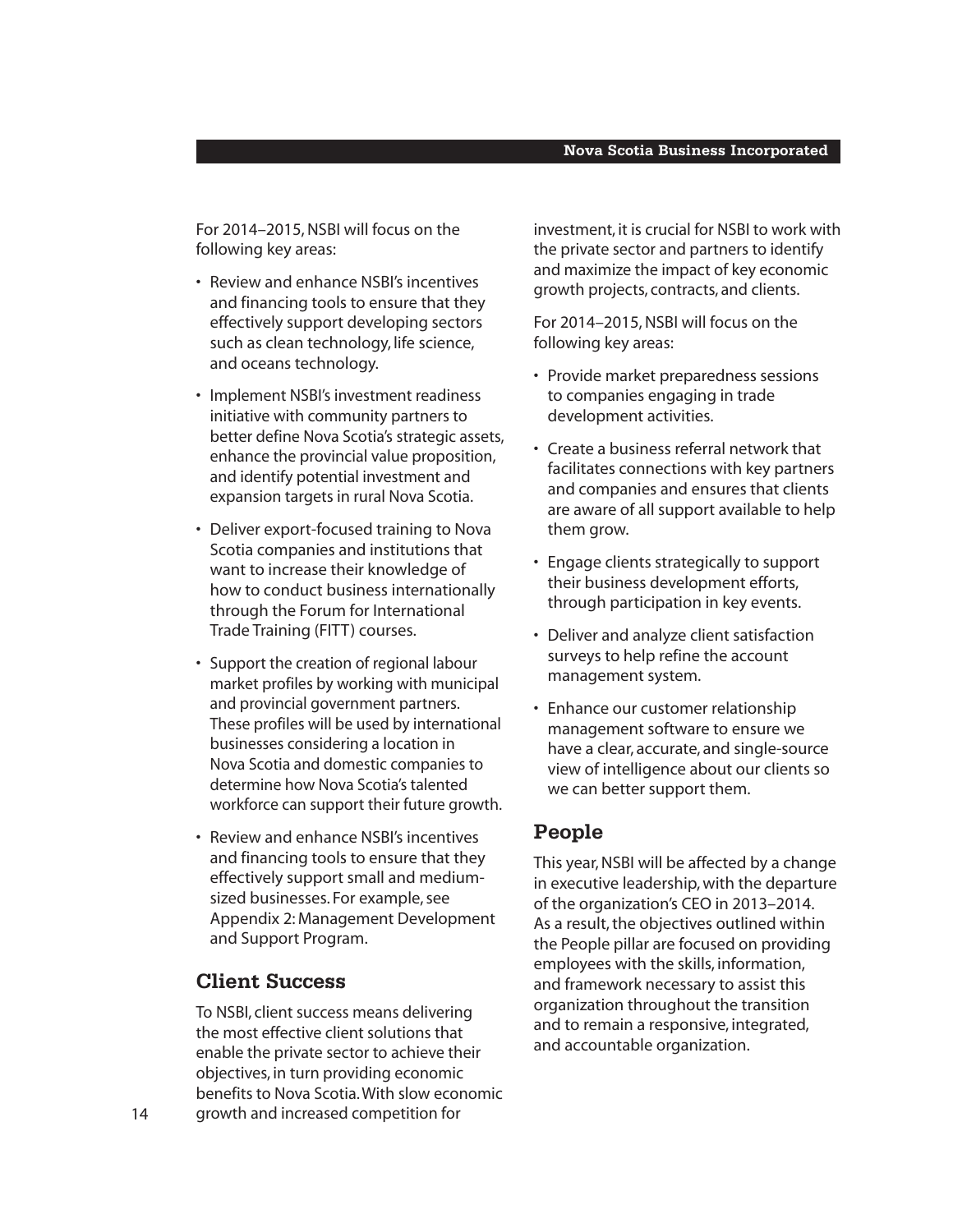For 2014–2015, NSBI will focus on the following key areas:

- Provide leadership development opportunities to NSBI's senior management team (SMT) to assist the organization and its employees throughout the CEO transition.
- Improve the Performance Management system to ensure alignment between organizational goals and objectives and employees' day-to-day work.
- Refine and implement an employee engagement survey to reveal ways in which we can increase employee engagement to assist us in delivering on our mandate.
- Review and analyze the current compensation and classification strategy to ensure that the program will achieve our employee and organizational goals.

#### **Operational Effectiveness**

In 2014–2015, NSBI will continue to develop a culture of continuous improvement. We will focus on projects that allow NSBI to more effectively collaborate to minimize duplication of effort and resources and review internal processes that allow us to maximize our impact.

For 2014–2015, NSBI will focus on the following key areas:

- Refine and review how sector teams operate, define success, and identify opportunities to influence change, encourage growth, and overcome obstacles.
- Conduct post-transaction reviews to ensure that the transaction process is conducive to business needs and to determine if further process improvements are required.
- Continue to develop projects that involve sharing of information between government and economic development partners.
- Review and update all performance measures in the Corporate Scorecard to ensure that best practice measures are being used, and increase clarity as needed.

#### **Engagement**

NSBI will continue to enhance engagement initiatives, such as ConnectNS and Investment Readiness, as well as to seek new opportunities to drive success under this pillar. These initiatives enable NSBI to collaborate with partners and the private sector to identify and leverage opportunities. Our collective strength improves NSBI's organizational capacity and enhances our ability to support business.

For 2014–2015, NSBI will focus on the following key areas:

- Build on the success of the privatesector-based initiative, ConnectNS, by implementing LeaderConnect 2014 to provide local Nova Scotia companies with the opportunity to connect directly with a ConnectNS leader.
- Work with our economic development and municipal partners to facilitate the development of the Regional Enterprise Networks (RENs) and their work with business.
- Develop and implement the investment readiness initiative, which builds capacity within communities and provides tools and templates that enable regional economic development. This initiative better links NSBI's business development efforts to all regions across Nova Scotia.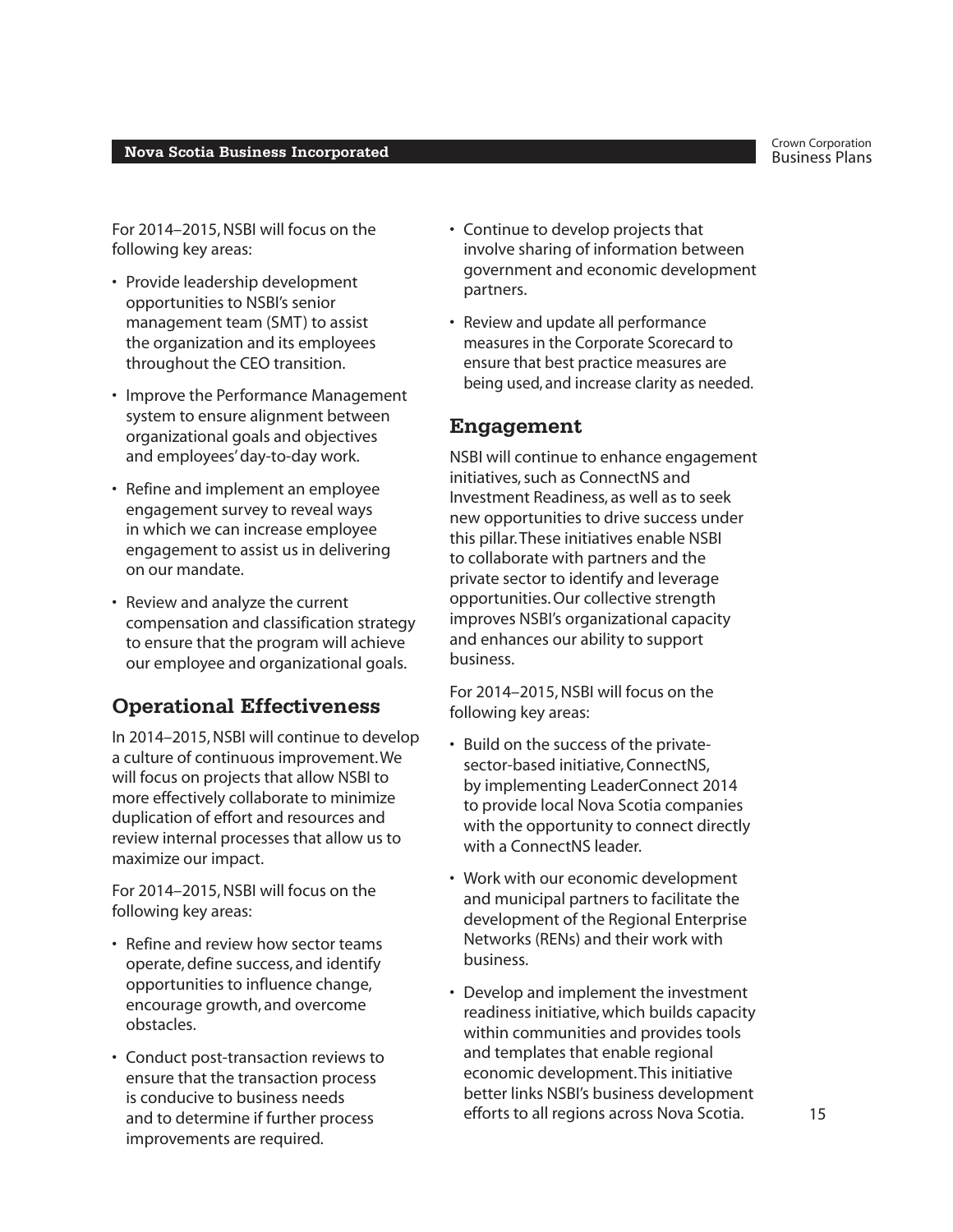### **Budget Context**

By absorbing inflationary pressures and operating with a reduced operating budget, NSBI must continue to find efficiencies so that results are not negatively affected.

|                                            | <b>Budget</b><br>$2013 - 14$<br>(5000) | <b>Forecast</b><br>$2013 - 14(5)$<br>(5000) | <b>Estimate</b><br>$2014 - 15(5)$<br>(5000) |
|--------------------------------------------|----------------------------------------|---------------------------------------------|---------------------------------------------|
| <b>Revenue</b>                             |                                        |                                             |                                             |
| Provincial grants:                         |                                        |                                             |                                             |
| Operating grant                            | 9.924                                  | 9,924                                       | 10,017                                      |
| Strategic investment funds                 | 10,000                                 | 8,350                                       | 8,509                                       |
| Loan valuation allowance                   | 2,446                                  | 2,446                                       | 2,420                                       |
| Gain on sale of properties                 | 109                                    | 383                                         | 1,123                                       |
| Capital/revaluation gain (loss)            | $\mathbf 0$                            | 5,573                                       | 1,630                                       |
| NS Business Fund revenue: loans & equity   | 3,351                                  | 2,586                                       | 2,959                                       |
| NS Business Fund revenue: real properties  | 389                                    | 428                                         | 662                                         |
| Misc. revenue                              | 2,422                                  | 3,122                                       | 2,639                                       |
| <b>Total revenue</b>                       | 28,641                                 | 32,811                                      | 29,958                                      |
| <b>Expenses</b>                            |                                        |                                             |                                             |
| Operating expenses                         | 12,345                                 | 13,046                                      | 12,655                                      |
| Strategic investments expenses             | 10,000                                 | 8,350                                       | 8,509                                       |
| Provision for credit losses                | 2,446                                  | 6,560                                       | 2,637                                       |
| NS Business Fund expenses: real properties | 841                                    | 854                                         | 3,289                                       |
| NS Business Fund expenses: loans & equity  | 2,639                                  | 2,372                                       | 2,094                                       |
| <b>Total expenses</b>                      | 28,272                                 | 31,182                                      | 29,184                                      |
| Surplus (deficit) of revenue over expenses | 369                                    | 1,629                                       | 774                                         |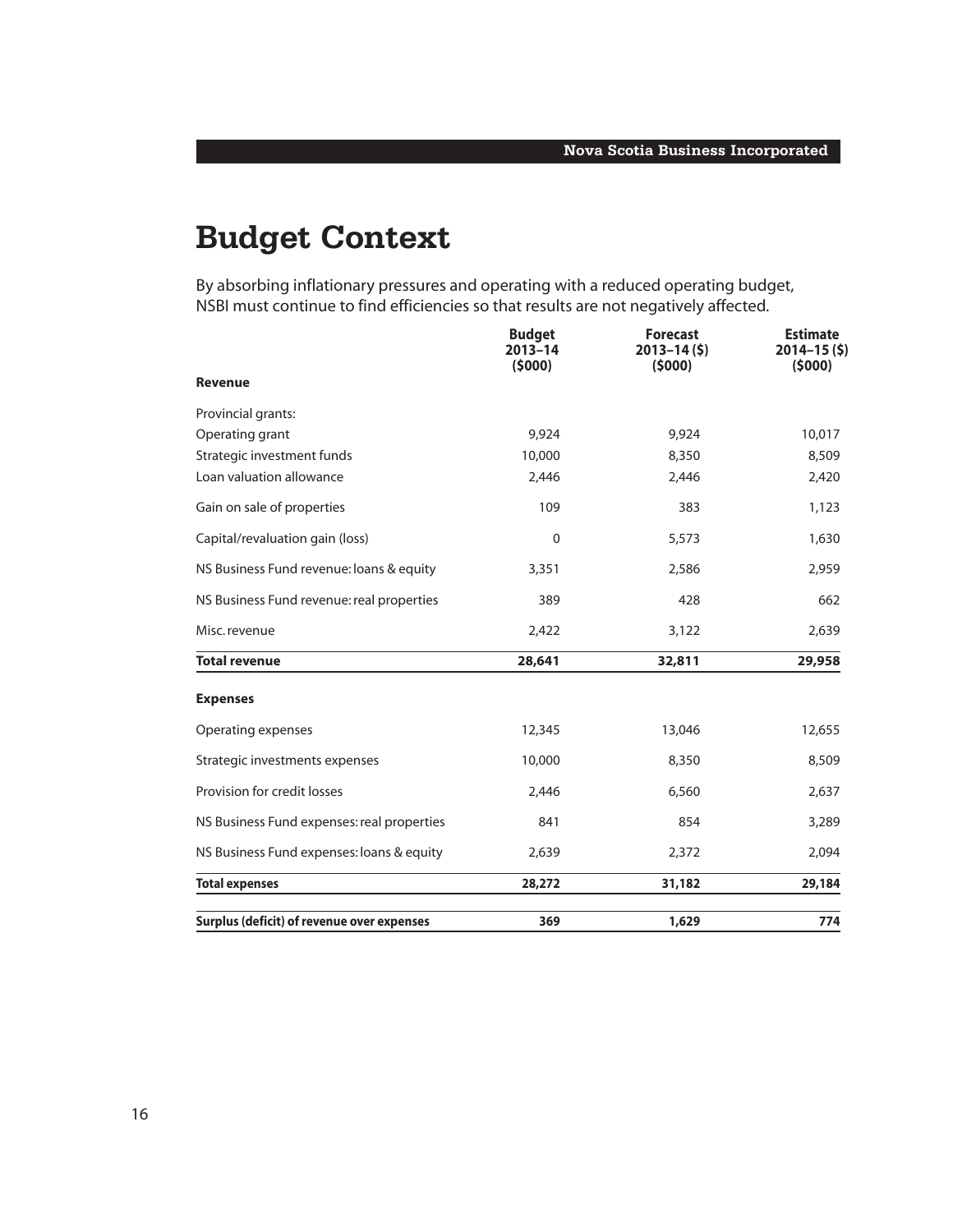### **Outcomes and Performance Measures**

NSBI holds itself to the highest standards of corporate governance and accountability. As a results-driven organization, NSBI remains committed to measuring results that directly affect the goals of the organization. Under its five-year plan and using NSBI's five strategic pillars, the following key accountability metrics have been built.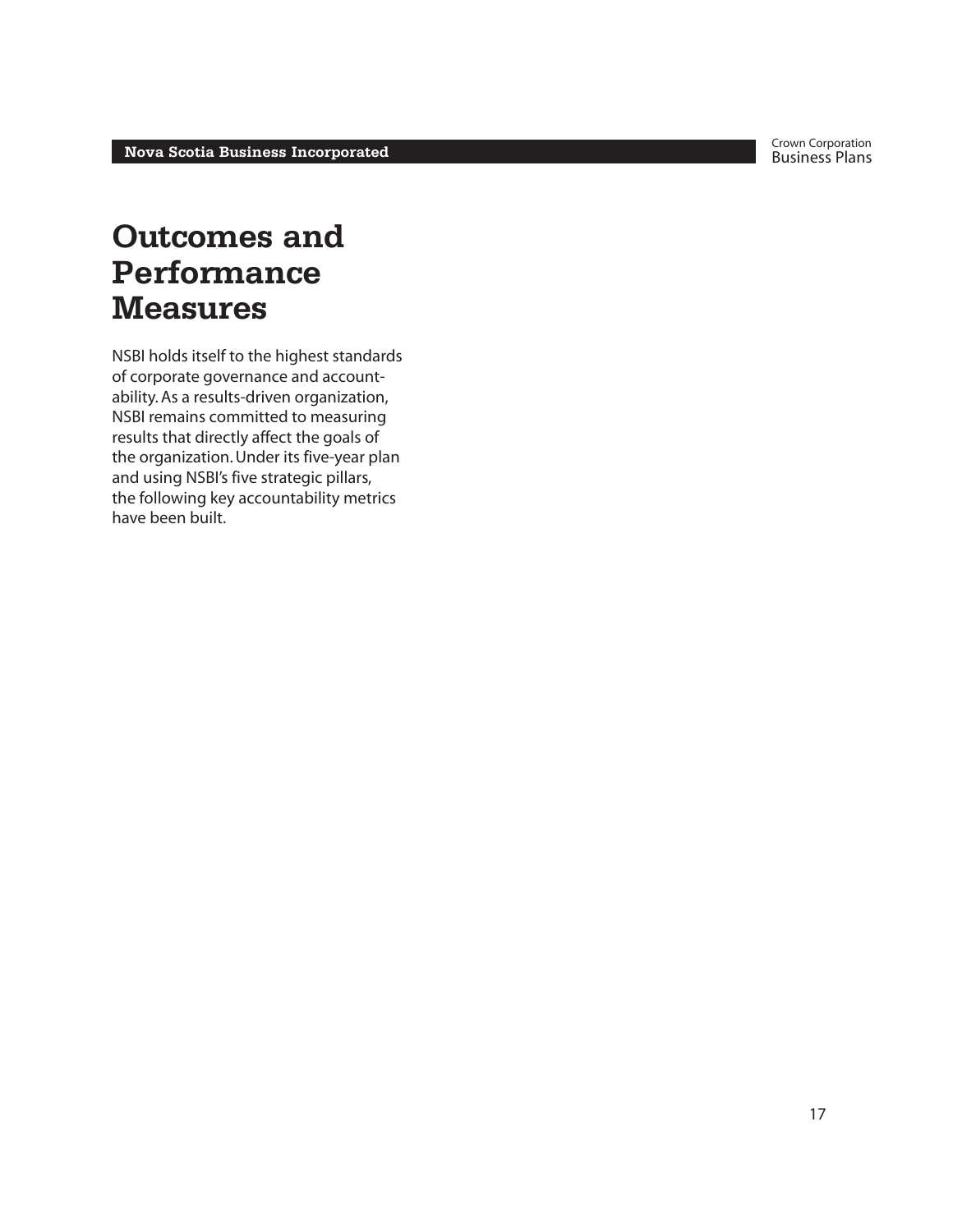| Outcome                                                                     | Measure                                                                                                        | 2014-15 Targets | <b>Trends</b>                                                                                                             | <b>Strategies to Achieve Target</b>                                              |
|-----------------------------------------------------------------------------|----------------------------------------------------------------------------------------------------------------|-----------------|---------------------------------------------------------------------------------------------------------------------------|----------------------------------------------------------------------------------|
| Scotia (net new investment<br>Client investment in Nova<br>to the province) | by Investment Attraction<br># of projects committed<br>clients                                                 | $\sim$          | 2013-14F: 10<br>$2012 - 13:10$<br>$2011 - 12:10$<br>2008-09:10<br>2009-10:13<br>2010-11:7                                 | Seek new sustainable businesses to relocate or expand in Nova Scotia             |
| Economic benefit to Nova<br>Scotia (payroll)                                | new jobs forecast to be<br>Average gross salary of<br>created by Investment<br>Attraction clients <sup>1</sup> | \$45,000        | 2013-14F: \$45,000<br>2008-09: \$48,117<br>2010-11:\$51,316<br>2011-12:\$44,938<br>2012-13: \$57,603<br>2009-10: \$44,071 | Attract and retain sustainable, export-oriented, value-added business investment |
| Fiscally prudent incentive                                                  | Ratio of expected tax<br>payroll generation <sup>2,3</sup><br>revenue to expected                              | 30% or greater  | 2008-09:70.1%<br>2010-11:47.9%<br>2009-10:56.9%<br>2012-13:54.9%<br>2013-14F: 32%<br>2011-12:50%                          | Strategic use of payroll rebates to establish growth industries                  |

2. Ratio of expected tax revenue to expected payroll generation is calculated by this formula: (m*aximum forecast direct tax recoveries —*<br>m*aximum forecast payroll rebate payout) ÷ maximum forecast payroll rebate payout.* 2. Ratio of expected tax revenue to expected payroll generation is calculated by this formula: *(maximum forecast direct tax recoveries —* 

*maximum forecast payroll rebate payout) ÷ maximum forecast payroll rebate payout.*

3. Excludes expected return from all Project Management deals. 3. Excludes expected return from all Project Management deals.

**Outcomes and Performance Measures**

Outcomes and Performance Measures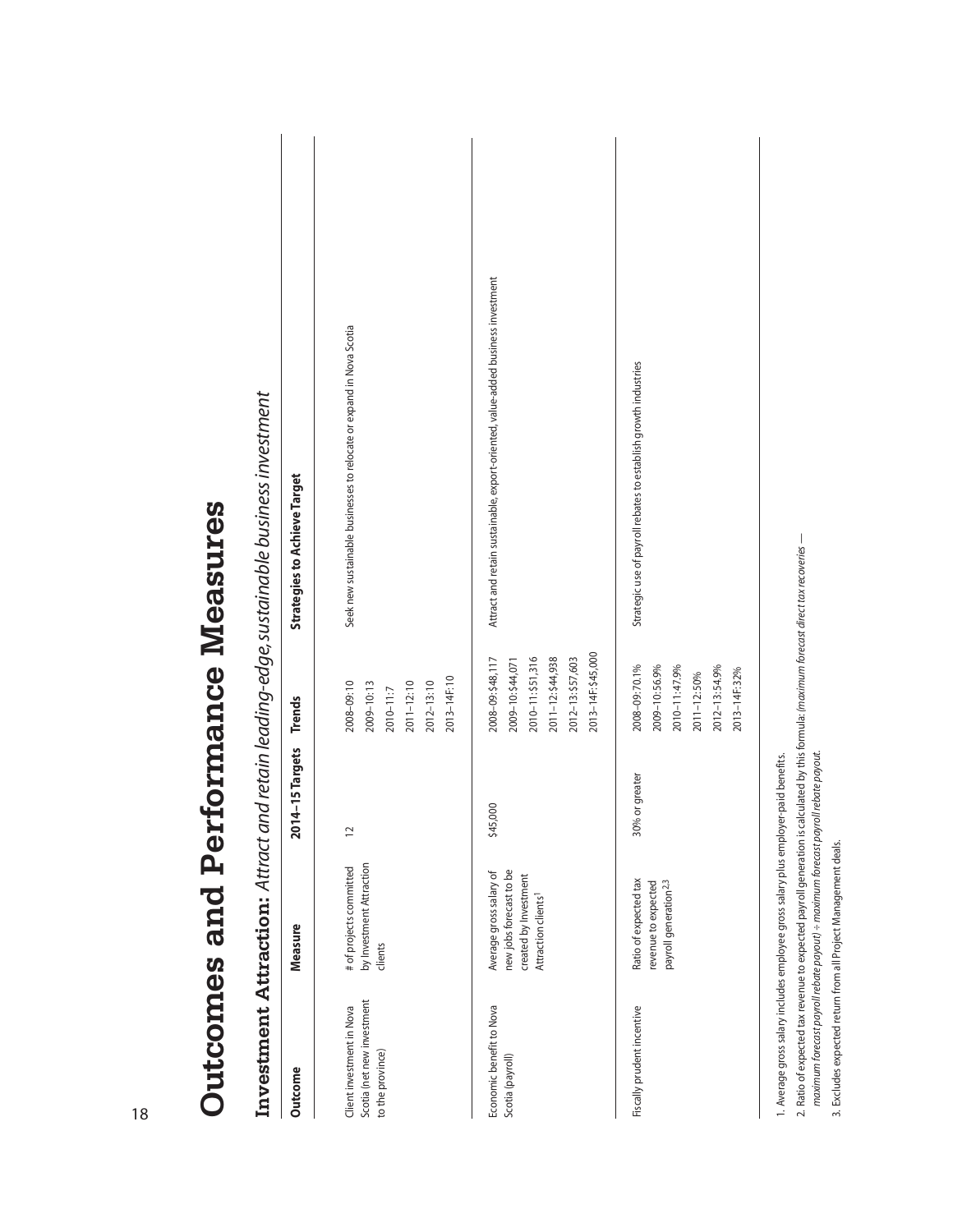| Outcome                                   | Measure                                                                                 | 2014-15 Targets | <b>Trends</b>                                                                                                                                                                                        | <b>Strategies to Achieve Target</b>                                                                       |
|-------------------------------------------|-----------------------------------------------------------------------------------------|-----------------|------------------------------------------------------------------------------------------------------------------------------------------------------------------------------------------------------|-----------------------------------------------------------------------------------------------------------|
| New exporters in Nova Scotia              | # of new clientsreporting<br>their first export sale                                    | 20              | 2013-14F: 35<br>2012-13:46<br>2011-12:31                                                                                                                                                             | Work with ERDT and other partners to engage companies not taking full advantage of international commerce |
| Market penetration and<br>diversification | # of clients introduced to<br>new markets or further<br>advanced in existing<br>markets | clients<br>375  | 2013-14F: 350<br>2008-09:269<br>2010-11:326<br>2009-10:287<br>2011-12:441<br>2012-13:501                                                                                                             | Deliver tailored trade development services, including trade market intelligence                          |
| Increased export sales                    | Client-reported actual and<br>forecasted export sales                                   | \$300 million   | \$155.7 million<br>\$132.9 million<br>\$140.3 million<br>\$417.9 million<br>\$318 million<br>\$325 million<br>$2013 - 14F$<br>$2010 - 11$ :<br>$2011 - 12$<br>2008-09:<br>$2009 - 10$<br>$2012 - 13$ | Work with clients to focus on highest-potential markets and opportunities                                 |

Crown Corporation Business Plans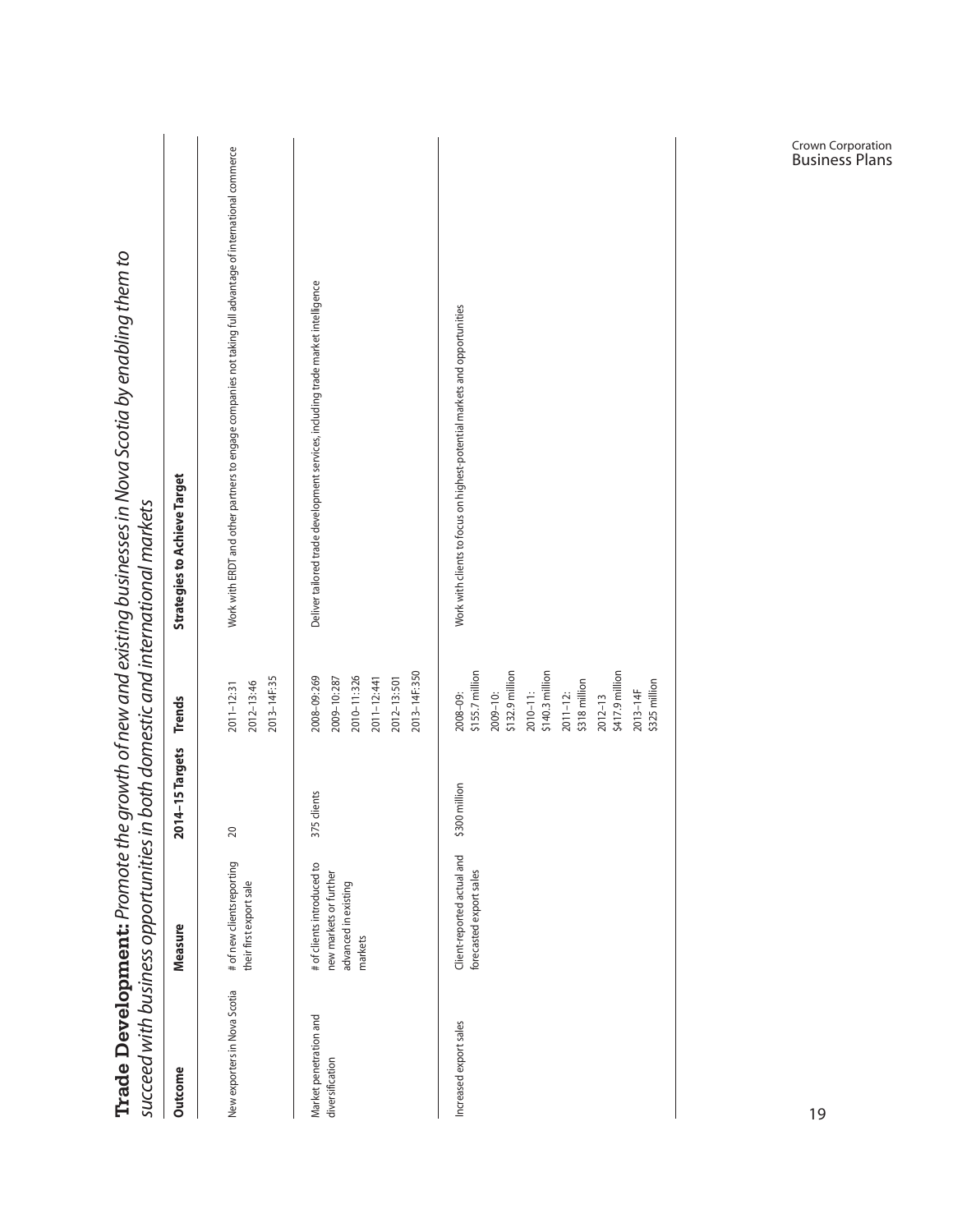| Venture Capital: Provide access to               |                                                                                   |                        |                                                                                      | capital for promising Nova Scotia companies to help them achieve their full potential                                                           |
|--------------------------------------------------|-----------------------------------------------------------------------------------|------------------------|--------------------------------------------------------------------------------------|-------------------------------------------------------------------------------------------------------------------------------------------------|
| <b>Outcome</b>                                   | Measure                                                                           | 2014-15 Targets Trends |                                                                                      | <b>Strategies to Achieve Target</b>                                                                                                             |
| Incremental equity investment                    | projects authorized <sup>1</sup><br># of Venture Capital                          |                        | 2013-14F: 2<br>2008-09:5<br>$2011 - 12.6$<br>$2012 - 13:4$<br>2009-10:4<br>2010-11:4 | Deliver tailored equity financing solutions                                                                                                     |
| Positive portfolio investment<br>growth          | Year over year portfolio<br>valuation growth                                      | $\frac{5}{20}$         | 2012-13:1.1%<br>2013-14F: 1%                                                         | Provide capital, strategic direction, and advice to help companies achieve their full potential                                                 |
| Positive return on investment<br>to the province | # of new external strategic<br>partnerships into NSBI's<br>portfolio <sup>2</sup> |                        | $2013 - 14F:4$<br>$2012 - 13:4$                                                      | Provide capital, strategic direction, and advice to help companies achieve their full potential<br>and provide a return on the invested capital |
|                                                  |                                                                                   |                        |                                                                                      |                                                                                                                                                 |

1. This measurement included both new investments and follow-on investments for existing clients. 1. This measurement included both new investments and follow-on investments for existing clients.

2. Significant external investors to one of NSBI's portfolio companies include partners who invest significantly into a NSBI and also partners that create new opportunities --2. Significant external investors to one of NSBI's portfolio companies include partners who invest significantly into a NSBI and also partners that create new opportunities —

such as access to new markets, new technological synergies, or supply chain access — that have a significant positive impact on the portfolio company operation. such as access to new markets, new technological synergies, or supply chain access — that have a significant positive impact on the portfolio company operation.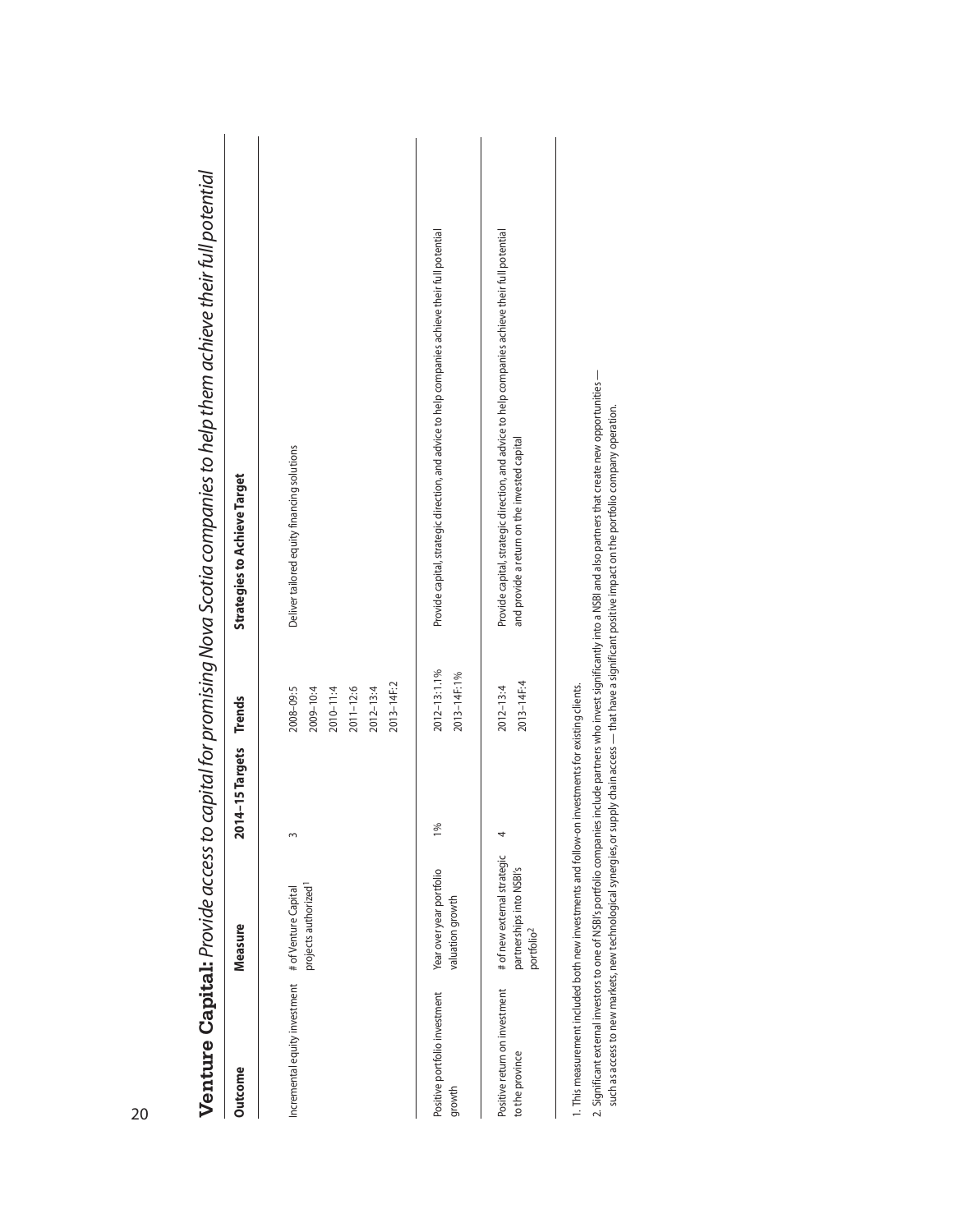| enhancing value-added growth for the province's economy                                |                                                                                                               |                     |                                                                                              |                                                                                                                                                                                                                                                                                                                                         |
|----------------------------------------------------------------------------------------|---------------------------------------------------------------------------------------------------------------|---------------------|----------------------------------------------------------------------------------------------|-----------------------------------------------------------------------------------------------------------------------------------------------------------------------------------------------------------------------------------------------------------------------------------------------------------------------------------------|
| Outcome                                                                                | Measure                                                                                                       | 2014-15 Targets     | <b>Trends</b>                                                                                | <b>Strategies to Achieve Target</b>                                                                                                                                                                                                                                                                                                     |
| Incremental value investment<br>projects                                               | material facilitation services<br>projects authorized and<br># of Business Financing<br>provided <sup>1</sup> | $\frac{5}{1}$       | 2013-14F: 12<br>2010-11:17<br>2009-10:14<br>$2011 - 12:6$<br>2012-13:6<br>2008-09:8          | Deliver on the Business Financing group's 3-pillar service model by providing facilitation services,<br>incentives, and direct access to capital for our clients                                                                                                                                                                        |
| Assistance with access to<br>capital                                                   | through the NSBI Business<br>Financing referral service <sup>2</sup><br># of clients served                   | 175                 | 2013-14F: 150                                                                                | Successfully function as the province's front-end service provider for financial assistance requests                                                                                                                                                                                                                                    |
| Partner for financing solutions                                                        | Leverage partner/client:<br>NSBI ratio                                                                        | Ratio of 0.5 to 1.0 | 2009-10:1.02<br>2010-11:0.35<br>2008-09:1.33<br>2012-13:0.87<br>2013-14F: 1.1<br>2011-12:0.5 | Maintain co-investment philosophy                                                                                                                                                                                                                                                                                                       |
| Nova Scotia (loan interest<br>Net economic benefit to<br>and tax revenue)              | Ratio of net economic<br>benefit to province vs.<br>write offs <sup>3</sup>                                   | Ξ                   | TBD                                                                                          | Implement the Management Development and Support initiative                                                                                                                                                                                                                                                                             |
| 1. This measure has been enhanced with the addition of material facilitation services. |                                                                                                               |                     |                                                                                              | 2. This measure is new for 2014–15 and is documenting the work the Business Financing unit does referring potential clients to other partners and programs.<br>3. Ratio of net economic benefit to province vs. write offs is calculated by this formula <i>: (interest revenue + tox revenue generated from poyroll) + write offs.</i> |

Crown Corporation Business Plans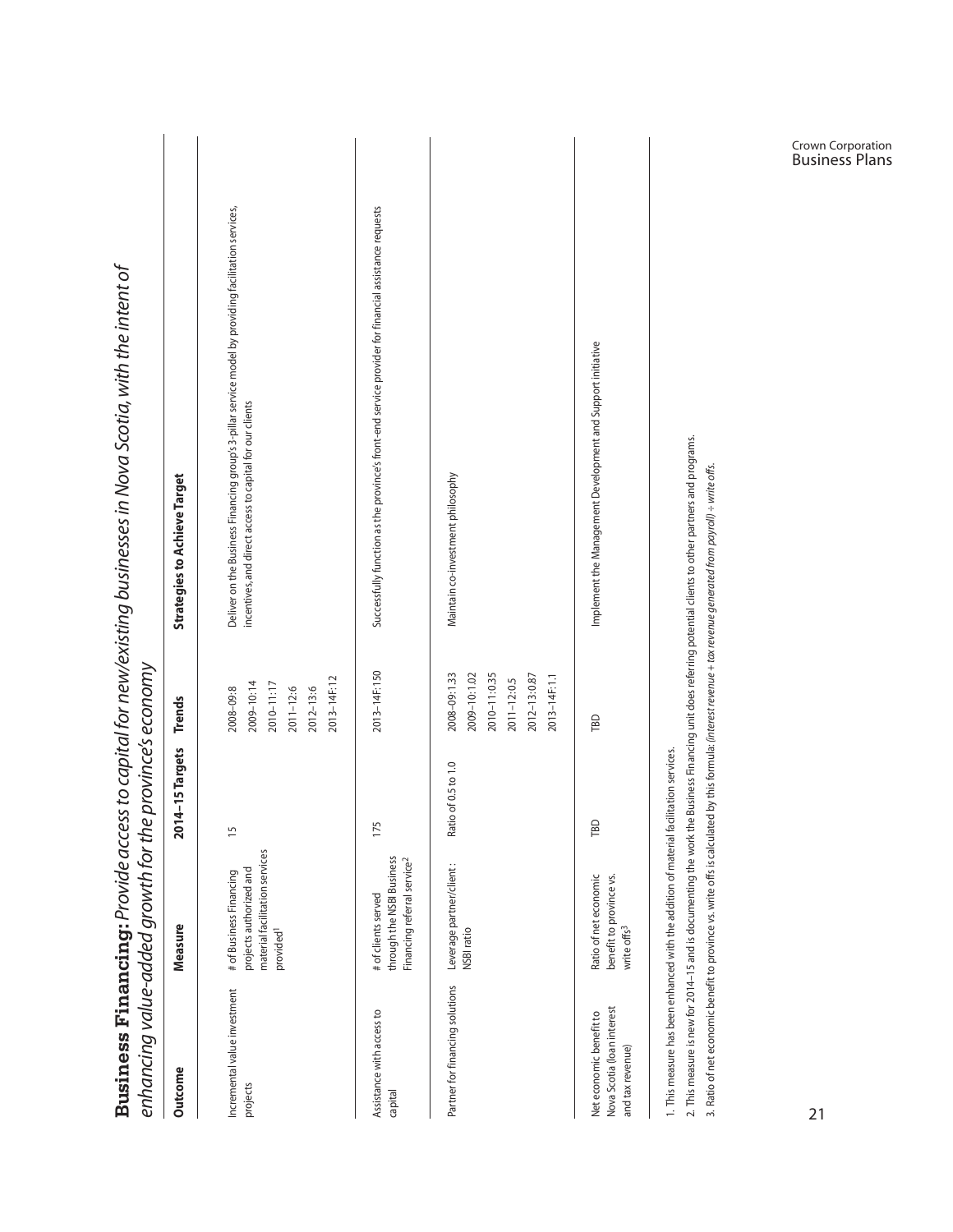## **Appendix 1**

**Strategic Investment Funds Pursuant to NSBI Regulations Policies and Guidelines/Procedures, NSBI 2014–2015 Business Plan**

|                             | <b>Payroll Rebate</b>                                                                                                                                                                                                                                                                                                                                                                                           |
|-----------------------------|-----------------------------------------------------------------------------------------------------------------------------------------------------------------------------------------------------------------------------------------------------------------------------------------------------------------------------------------------------------------------------------------------------------------|
|                             | The Payroll Rebate is a discretionary, non-entitlement tool intended to promote targeted payroll generation<br>and maintenance or creation of employment.                                                                                                                                                                                                                                                       |
| <b>Overview</b>             | This financial incentive may be used when it can be shown that an applicant's project generates an economic<br>benefit to the province, which may include export development, investment in the province, or improved<br>competitiveness of existing businesses, in one or more of the province's key economic sectors.                                                                                         |
| Amount                      | Rebates will be equivalent to between 5% and 10% of the applicant's gross payroll, depending on the<br>applicant's strategic location or business sector and the economic benefit generated to the province.<br>Additional rebate may be considered where the applicant is hiring individuals with specific skills or<br>experience, new members of the Nova Scotia workforce or is increasing export activity. |
|                             | All other Nova Scotia provincial government assistance with respect to the project must be disclosed<br>and may influence the rebate amount.                                                                                                                                                                                                                                                                    |
|                             | The applicant's business must be considered eligible according to NSBI's operating Regulations.                                                                                                                                                                                                                                                                                                                 |
|                             | Applications for assistance must be project-based. Projects are expected to create or maintain sustainable<br>long-term employment. Cyclical peaks in employment will not be considered for assistance.                                                                                                                                                                                                         |
|                             | By undertaking projects to improve their competitiveness or increase activity in export markets through<br>either productivity improvements or investments in product development, companies may be eligible for<br>a payroll rebate to maintain operations and payroll.                                                                                                                                        |
| Eligibility                 | Eligibility requires that all projects should result in the maintenance or creation of at least 20 jobs (FTEs)<br>in Nova Scotia. Projects creating or retaining fewer than 20 FTEs will be considered when there is high<br>strategic value or strong economic benefit.                                                                                                                                        |
|                             | Companies that have previously received assistance under the program will not be eligible for additional<br>assistance unless the project is either incremental to the peak FTE level attained by the company under the<br>previously provided assistance or it encourages private investment and contributes to sector development.                                                                            |
|                             | Projects that are considered to be competitively harmful to existing Nova Scotia business will not be<br>considered.                                                                                                                                                                                                                                                                                            |
|                             | The Applicant will collect and remit employee payroll taxes in accordance with the Income Tax Act (Canada).                                                                                                                                                                                                                                                                                                     |
|                             | Historical and/or projected financial statements of the company and any additional financial information<br>that may be required by NSBI to assess the financial viability of the company.                                                                                                                                                                                                                      |
| Application<br>Requirements | Acceptable reports providing information with respect to the company's ownership, management, products,<br>markets, and suppliers sufficient for NSBI to complete an evaluation of the company's operating risk.                                                                                                                                                                                                |
|                             | Project plan, which may include project timelines, budgets, and anticipated impacts of the project on<br>the company's competitiveness.                                                                                                                                                                                                                                                                         |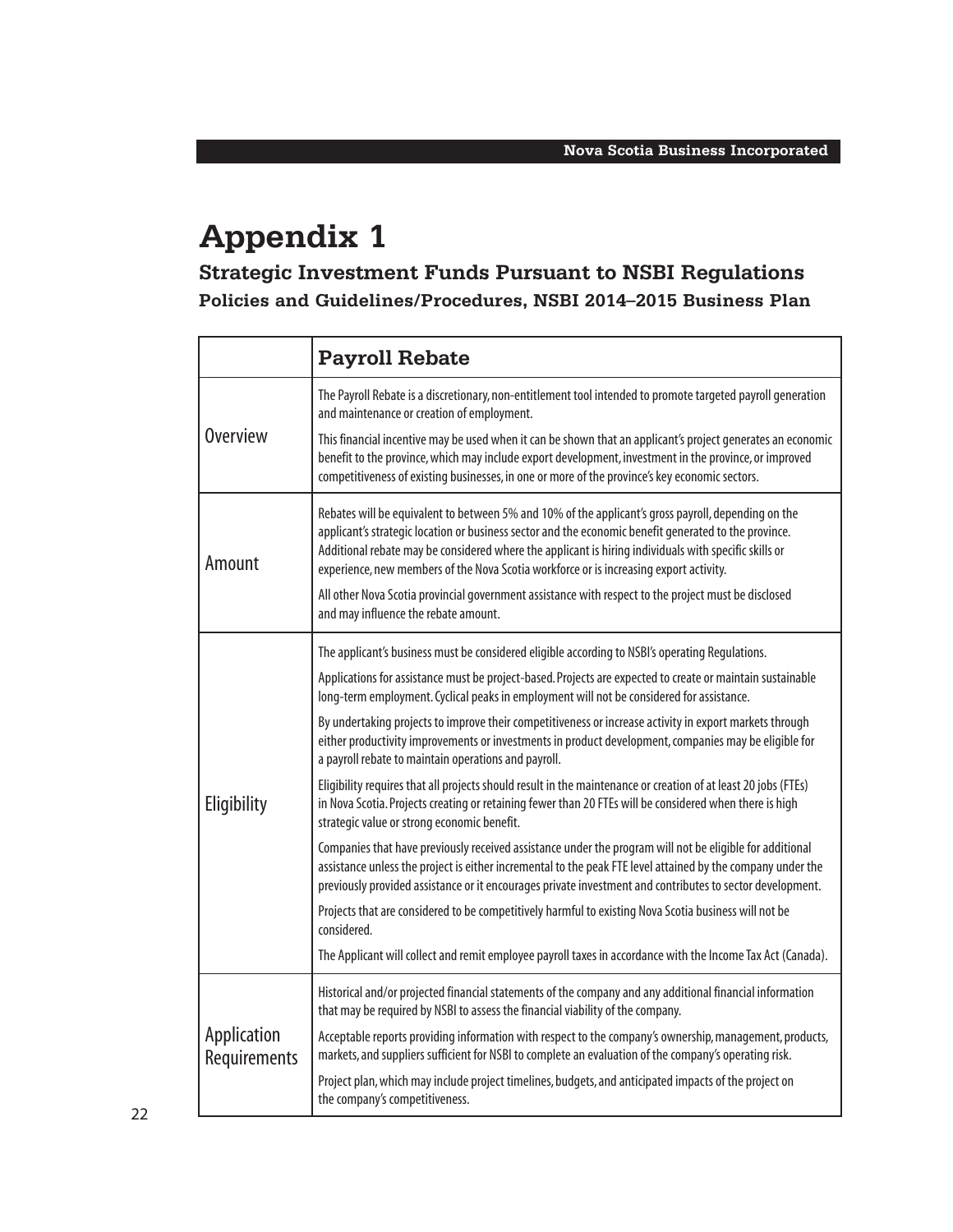|                      | <b>Payroll Rebate</b>                                                                                                                                                                                                                                                                      |
|----------------------|--------------------------------------------------------------------------------------------------------------------------------------------------------------------------------------------------------------------------------------------------------------------------------------------|
|                      | The company and the project must have reasonable prospects (business plan) for continued growth and<br>success. The company should be profitable, with a proven track record. In addition, the project should be<br>mainly export oriented and/or be in a strategic economic sector.       |
|                      | The company must also demonstrate:                                                                                                                                                                                                                                                         |
| Criteria             | • strong management (corporate and local)<br>• compliance with Environment Act, Occupational Health and Safety and Labour Standards Code<br>(if already established in Nova Scotia)                                                                                                        |
|                      | · economic benefit to the province (e.g., estimated number of jobs created/retained, linkages with other<br>sectors, improved competitiveness, non-competition with Nova Scotia industries, import substitution)<br>• an acceptable credit history                                         |
|                      | Assistance is contingent on specific targets the company must achieve, which will typically be the creation<br>or maintenance of (x) jobs by (date) with an average annual salary/wage of \$ (amount). These targets are<br>expected to still be in place at the end of the rebate period. |
|                      | Companies may be required to achieve additional targets with respect to project completion including<br>investment or export targets.                                                                                                                                                      |
| Performance          | The applicant must provide an annual report, which will typically be an auditor's report, certifying that<br>the employment, wage and other targets have been achieved. The report must contain the following<br>information:                                                              |
| Conditions           | • Incremental and/or maintained gross wage or payroll bill (including benefits) and the number of<br>incremental and/or maintained employees and hours worked according to the Company's records<br>on each anniversary date from the project commencement;                                |
|                      | • Gross wage or payroll bill (including benefits) and the total number of employees of the company<br>on each anniversary date from the project commencement;                                                                                                                              |
|                      | • Incremental and/or maintained employees province of residence; and<br>• Applicable export, investment and project details.                                                                                                                                                               |
|                      | Rebates will be paid following provision by the company of all information required by NSBI to verify<br>compliance with the terms and conditions of the payroll rebate agreement.                                                                                                         |
| <b>Payment Terms</b> | In most cases, rebates will be paid annually on each anniversary from the project commencement;                                                                                                                                                                                            |
|                      | Payment term generally average five years.                                                                                                                                                                                                                                                 |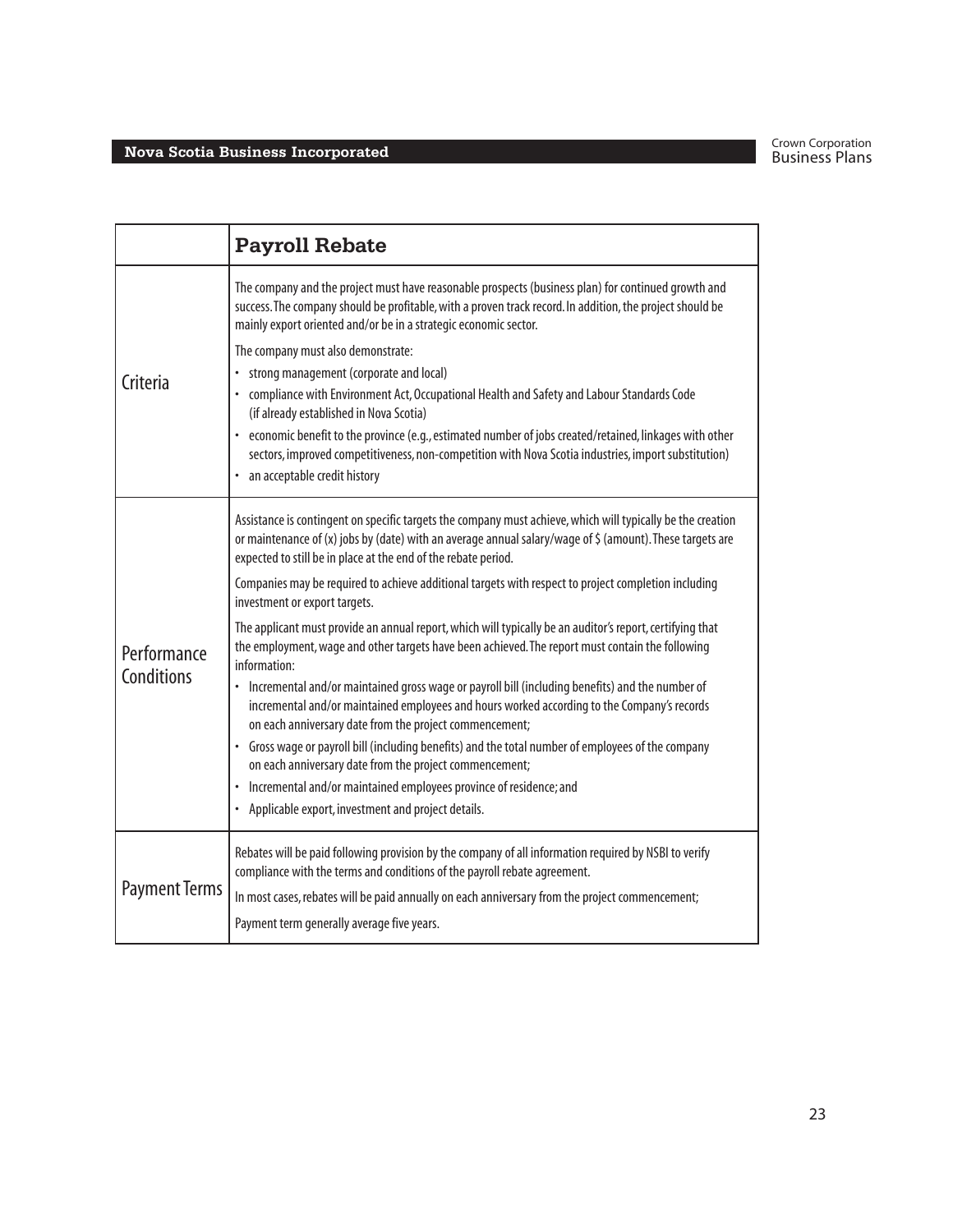|                             | <b>Management Development and Support</b>                                                                                                                                                                                                                                                                                                                                                                                                                                                                                                                                                          |
|-----------------------------|----------------------------------------------------------------------------------------------------------------------------------------------------------------------------------------------------------------------------------------------------------------------------------------------------------------------------------------------------------------------------------------------------------------------------------------------------------------------------------------------------------------------------------------------------------------------------------------------------|
| <b>Overview</b>             | Management Development and Support is a discretionary, non-entitlement tool intended to assist<br>Nova Scotia small and medium-sized businesses in addressing deficiencies in management capabilities,<br>especially with respect to financial and operations management.                                                                                                                                                                                                                                                                                                                          |
|                             | Many small and medium-sized businesses have deficiencies in management and management information<br>systems. This may include a lack of skills on the part of an owner-operator, lack of internal financial or<br>operational expertise, or poor information systems. These issues can pose serious threats to growing companies<br>and may prevent otherwise sustainable companies from accessing conventional forms of financing.                                                                                                                                                               |
|                             | The program is anticipated to have the following benefits:                                                                                                                                                                                                                                                                                                                                                                                                                                                                                                                                         |
|                             | Decrease NSBI loan write-off rates by addressing management deficiencies of lending clients.<br>Improve the ability of Nova Scotia SMEs to attract conventional financing and reduce the need<br>for government capital sources.                                                                                                                                                                                                                                                                                                                                                                   |
|                             | Improve the success rate of growing companies by providing critical support in the area of<br>financial management before problems arise.                                                                                                                                                                                                                                                                                                                                                                                                                                                          |
| Amount                      | Assistance to any one company or affiliated companies will not exceed \$25k per year.                                                                                                                                                                                                                                                                                                                                                                                                                                                                                                              |
|                             | Total expenditures under the program will not exceed \$250k per year.                                                                                                                                                                                                                                                                                                                                                                                                                                                                                                                              |
| Eligibility                 | The applicant's business must be considered eligible according to NSBI's operating regulations.                                                                                                                                                                                                                                                                                                                                                                                                                                                                                                    |
|                             | The company must be a lending or facilitation client of NSBI Business Financing.                                                                                                                                                                                                                                                                                                                                                                                                                                                                                                                   |
| Application<br>Requirements | Completion of an application form.<br>Historical and/or projected financial statements of the company and any additional financial<br>information that may be required by NSBI to assess the financial viability of the company.<br>Acceptable reports providing information with respect to the company's ownership, management, products,<br>markets, and suppliers sufficient for NSBI to complete an evaluation of the company's operating risk.<br>Project plan, which may include project timelines, budgets, and anticipated impacts of the project<br>on the company's competitiveness.    |
| Criteria                    | The company must have reasonable prospects (business plan) for continued growth and success.                                                                                                                                                                                                                                                                                                                                                                                                                                                                                                       |
|                             | Qualified expenditures will include:<br>• Support for owner/operators in the area financial and operations management;<br>Funding for external consultation or support beyond that normally provided by external<br>accounting professionals;<br>Cost share for investment in upgrading internal information systems;<br>$\bullet$<br>• Cost to establish a board, advisory board, or mentor support.<br>The program is intended to supplement assistance available through existing provincial or federal<br>programs. The company may be directed to access other funding sources if applicable. |
|                             | The company must demonstrate compliance with Income Tax Act (Canada), Environment Act,<br>Occupational Health and Safety and Labour Standards Code.                                                                                                                                                                                                                                                                                                                                                                                                                                                |
| Payment<br>Terms            | NSBI will provide assistance to offset qualified expenditures with assistance disbursed directly to<br>service or product providers.                                                                                                                                                                                                                                                                                                                                                                                                                                                               |